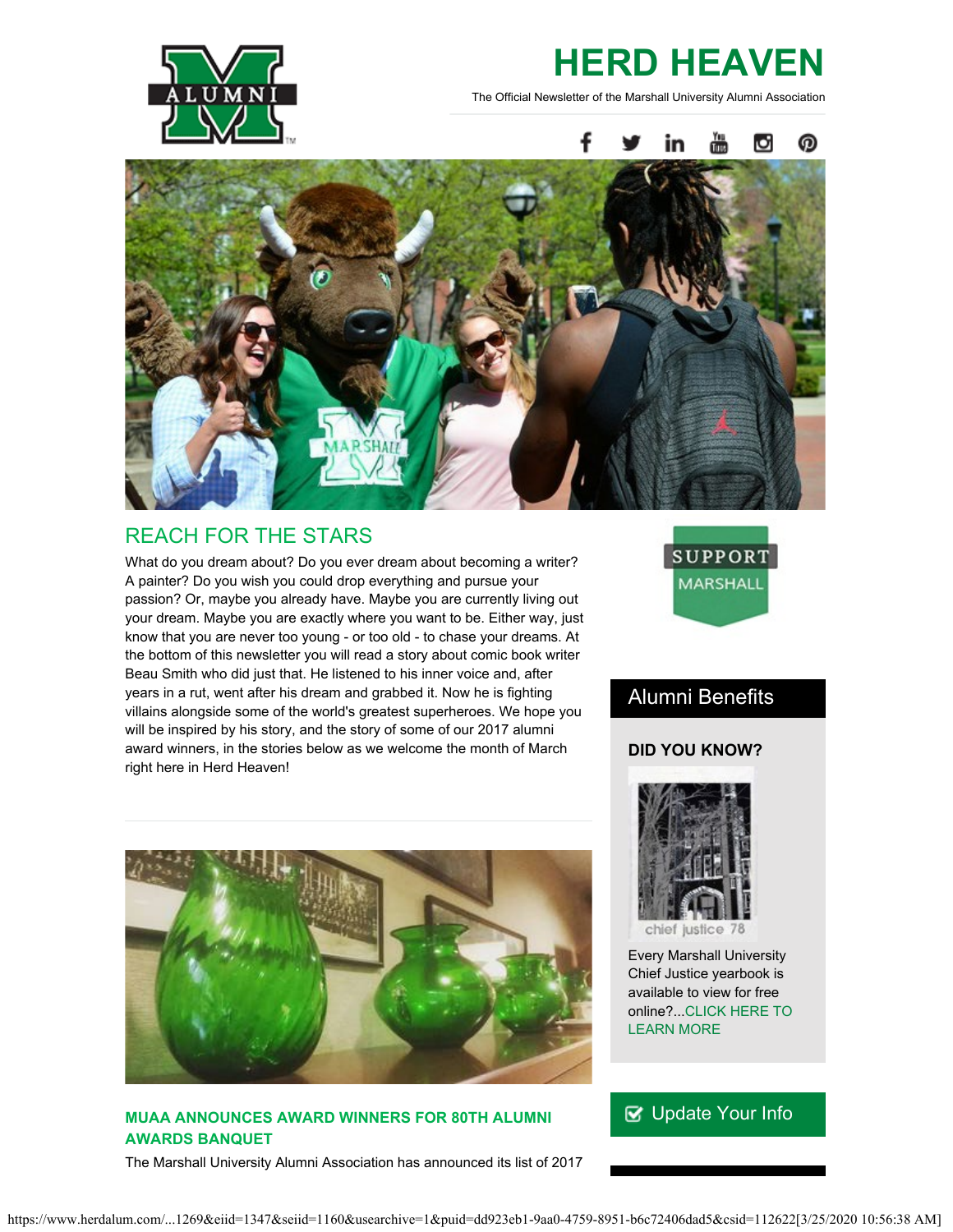major award winners, which will be recognized at the 80th annual Marshall University Alumni Awards Banquet on Saturday, April 22 at 7 p.m. in the Don Morris Room. Check out the complete list in the link!

#### [READ MORE...](https://www.herdalum.com/s/1269/images/editor_documents/lc/herd_heaven/award_winners_release.pdf)



#### **INTO LAUNCHES INITIATIVE TO CONNECT WITH INTERNATIONAL ALUMNI**

Starting in March, INTO Marshall will launch a quarterly alumni newsletter. The newsletter will feature spotlights on former students, as well as updates on the various happenings at the INTO Marshall Center and campus.

"We are so proud of our Marshall alumni who came through the INTO Center. These students had ambitious goals and we are so pleased to see them be successful. We want to celebrate their success by continuing our relationships with them as they go on to do important work in profitable roles," said Stephanie Hurley Collier, Executive Director of INTO Marshall. "It is valuable to be able to grow our network to include future applicants, current students, and Marshall alumni. We can all work together to promote the great things happening at MU."

To learn more about the new alumni initiative, or INTO students wishing to be included in the newsletter, can contact [intoalumni@marshall.edu](mailto:intoalumni@marshall.edu).

### Campus News



#### **MUKHERJEE NAMED DEAN OF COLLEGE OF BUSINESS**

Dr. Avinandan "Avi" Mukherjee has been



## **SCARBRO NAMED ASSOCIATE**

Scarbro has been named





The Robert C. Byrd Institute has joined forces with the



**RCBI TEAMS**

**MU TEAM RECEIVES PATENT TO TREAT MAJOR HEALTH**

**ISSUES**

### Upcoming Events



#### **MU CHAMBER CHOIR IN NYC**

The Marshall University Chamber Choir travels to New York City for a special alumni event..[.LEARN](https://www.facebook.com/events/573596992844446/) **[MORE](https://www.facebook.com/events/573596992844446/)** 





#### **MARSHALL DAY AT THE CAPITOL**

Join us in Charleston as Marshall University takes over the West Virginia State Capitol..[.LEARN MORE](http://www.herdalum.com/s/1269/index.aspx?sid=1269&gid=1&pgid=1032&cid=2635&ecid=2635&crid=0&calpgid=429&calcid=1951)





#### **ALUMNI WEEKEND**

You are invited to a fun-filled weekend featuring events for alums of all ages as we honor outstanding alumni from around the world..[.LEARN MORE](http://www.herdalum.com/s/1269/index.aspx?sid=1269&gid=1&pgid=429)

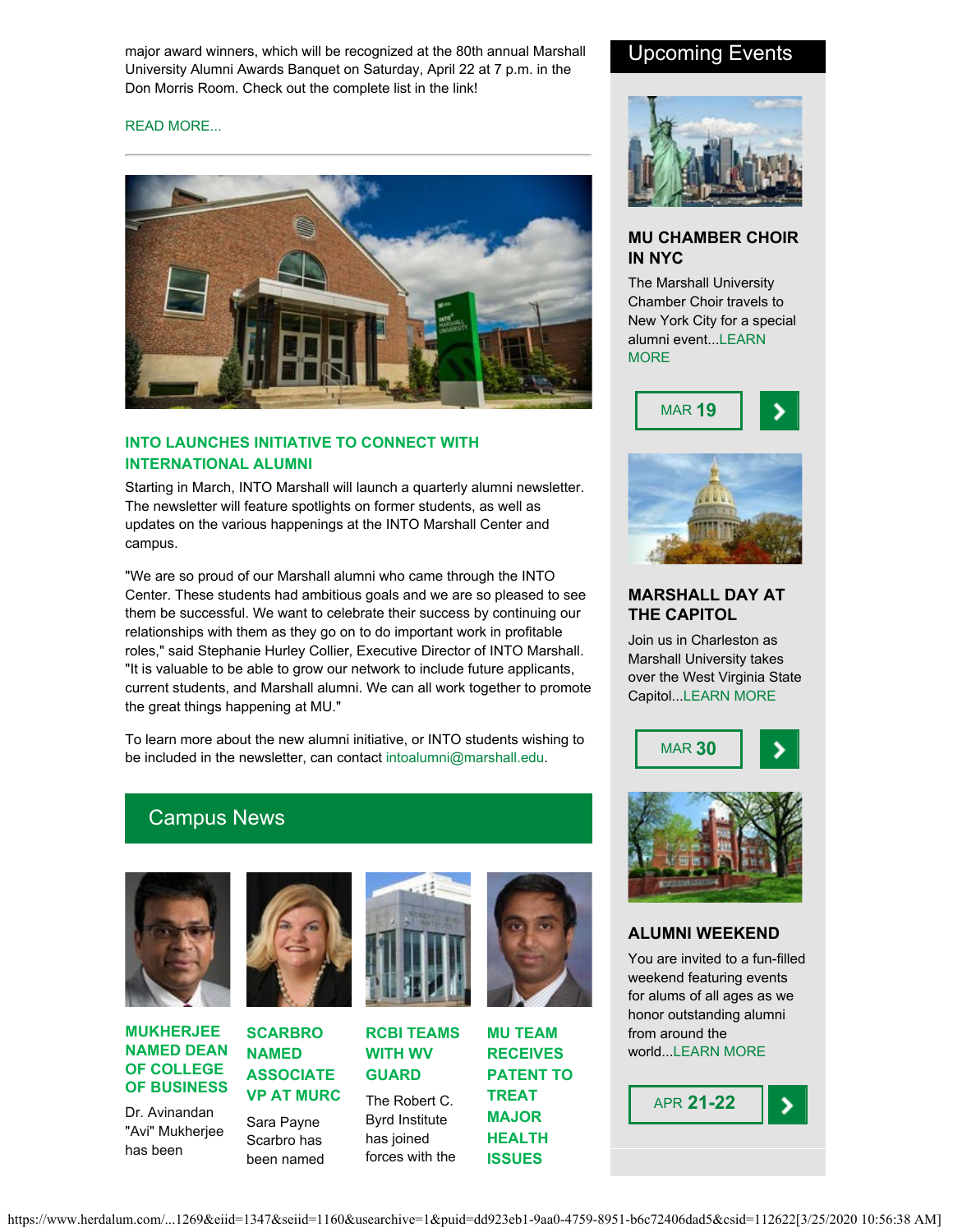appointed dean of the Marshall University Lewis College of Business [Read more...](http://www.marshall.edu/ucomm/2017/02/23/mukherjee-appointed-dean-lewis-college-business/)

associate vice president for external engagement at MURC [Read more...](https://www.marshall.edu/ucomm/2017/02/02/scarbro-named-associate-vice-president-external-engagement/)

WV National Guard to expand advanced technology for military programs [Read more...](https://www.marshall.edu/ucomm/2017/02/21/rcbi-teams-with-wv-guard-to-expand-economic-opportunity/)

Researchers at MU have developed a method for treating sepsis [Read more...](https://www.marshall.edu/ucomm/2017/02/21/marshall-university-researchers-receive-u-s-patent-treat-one-worlds-major-health-issues/)

#### MAR **2-5**

INTERNATIONAL FILM FESTIVAL [MORE INFO](http://www.marshall.edu/muartistseries/festivals#spring)

> APR **4** PIPPIN [MORE INFO](http://www.marshall.edu/muartistseries/show?id=24)

## Alumni News



#### **MAKE YOUR RESERVATIONS FOR ALUMNI WEEKEND 2017**

Make memories that will last a lifetime and join us for our biggest night of the year as we celebrate outstanding alumni from across the country April 21-22. [CLICK HERE](http://www.herdalum.com/s/1269/index.aspx?sid=1269&gid=1&pgid=429) to make your reservations today!

#### **SCHOOL OF JOURNALISM INVITES HALL OF FAME NOMINATIONS**

Marshall University's W. Page Pitt School of Journalism and Mass Communications is seeking nominations for its upcoming Hall of Fame class. [Read more...](https://www.marshall.edu/ucomm/2017/02/13/marshall-school-journalism-mass-communications-invites-hall-fame-nominations/)



#### **HATS OFF TO READING AT MARSHALL BOOKSTORE**

The Marshall University Bookstore will host story time for kids presented by student athletes, cheerleaders and Marco on Saturday, March 11 beginning at 11 am to celebrate the birthday of Dr. Seuss!

## Athletics News



#### **HERD GREEN AND WHITE GAME ADDED TO ALUMNI WEEKEND FESTIVITES**

Marshall University's annual Green and White spring game will take place on Saturday, April 22 at 3 pm.



#### **REMEMBERING MARSHALL'S LAST TRIP TO THE DANCE - 30 YEARS LATER**

The Marshall University men's basketball team defeated Davidson 66-64 in March of 1987, sending



## **IT'S YOUR WORLD. READ ALL ABOUT IT** YOUR WAY.

Get the latest in hometown news and Marshall sports any way you like it.

## **ONLINE SUBSCRIPTION**

 $$9.75$  for first<br>3 months Regular \$9.99 monthly after special ends.

## **SUBSCRIBE NOW!**

The Herald-Bispatch